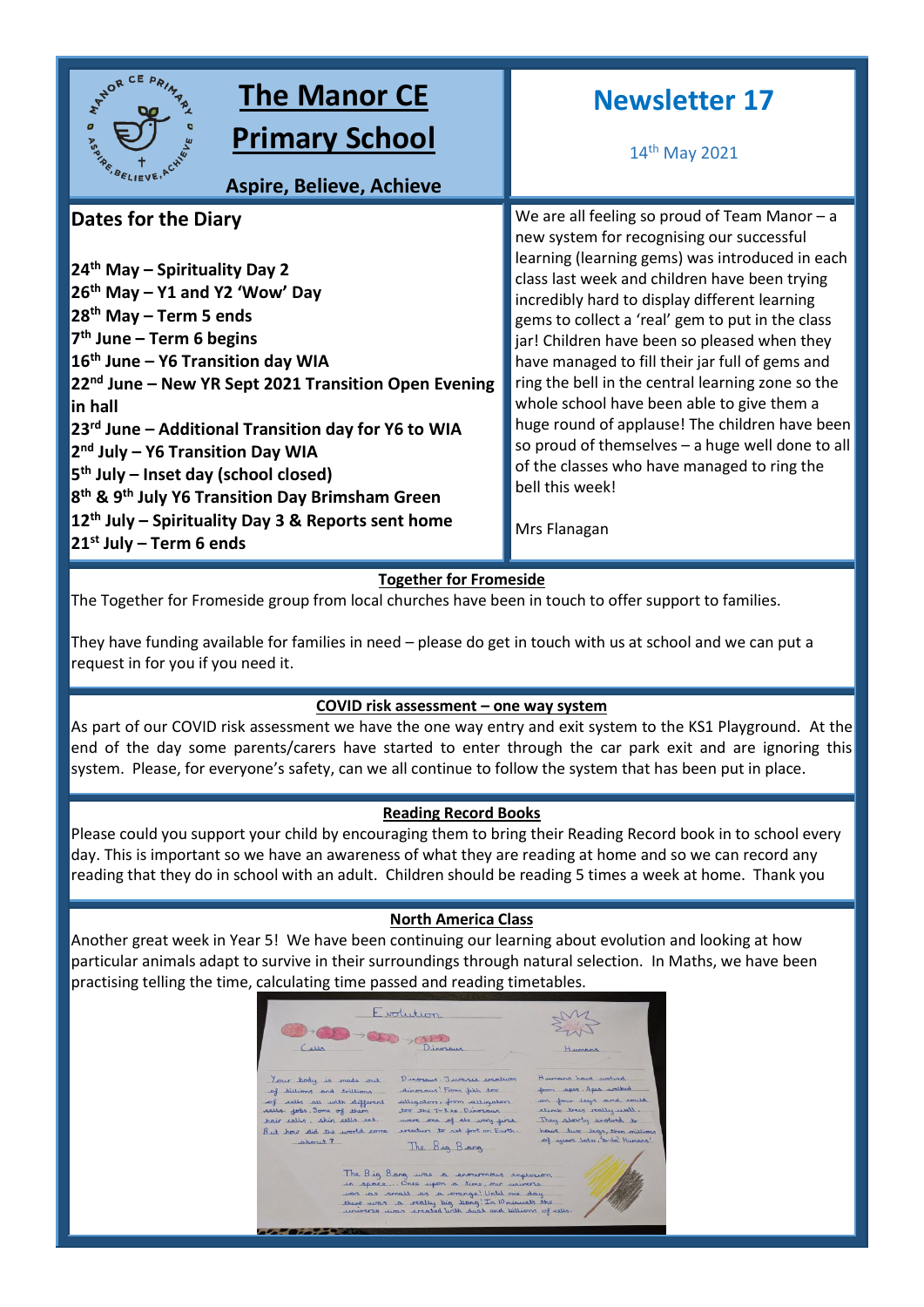## **Africa Class**

This week in Year 2, we have been consolidating our understanding of dividing numbers by 2,5 and 10 using different methods. In English, we have begun planning our own versions of the story 'The Marvellous Fluffy Squishy Itty Bitty' ready for our final write up next week. In topic, we have enjoyed learning about how to classify different animals. We even had a letter from Bristol Zoo asking us to decide whether 3 of their animals were herbivores, carnivores, or omnivores!

### **Antartica Class**

This week has all been about 'awe and wonder' in Antarctica class. First the butterflies emerged from cocoons before our very eyes, then we went into Forest School and saw some wriggling tadpoles with the periscopes and to finish the week, we have discovered fairy doors in our garden! This has prompted many children to write letters and we are seeing if the fairies want to write back.



#### **Australia Class**

This week in Australia class, we have been busy learning about animal classification in science. We learnt about different categories of animals such as reptiles and amphibians and then we had a visit from Alfie the tortoise to meet a real reptile! This week also sees the end of our writing unit about Wombat goes Walkabout. We have used an incredible amount of sapphire power to finish writing the story. In Maths we have been learning about multiplication. We have been using pictures to help with our understanding. On Wednesday we had a magical time in Forest School. We made magic wands and magic potions.

#### **Europe Class**

Wow! What a busy week we have had in Europe class. We have made pizzas and explored forest school! Well done year 3 for filling our gem jar on Thursday, I was so immensely proud of you all - you all contributed to that success and should give yourselves a huge pat on the back! Next week we will be travelling to 79AD Pompeii to investigate a very explosive event!